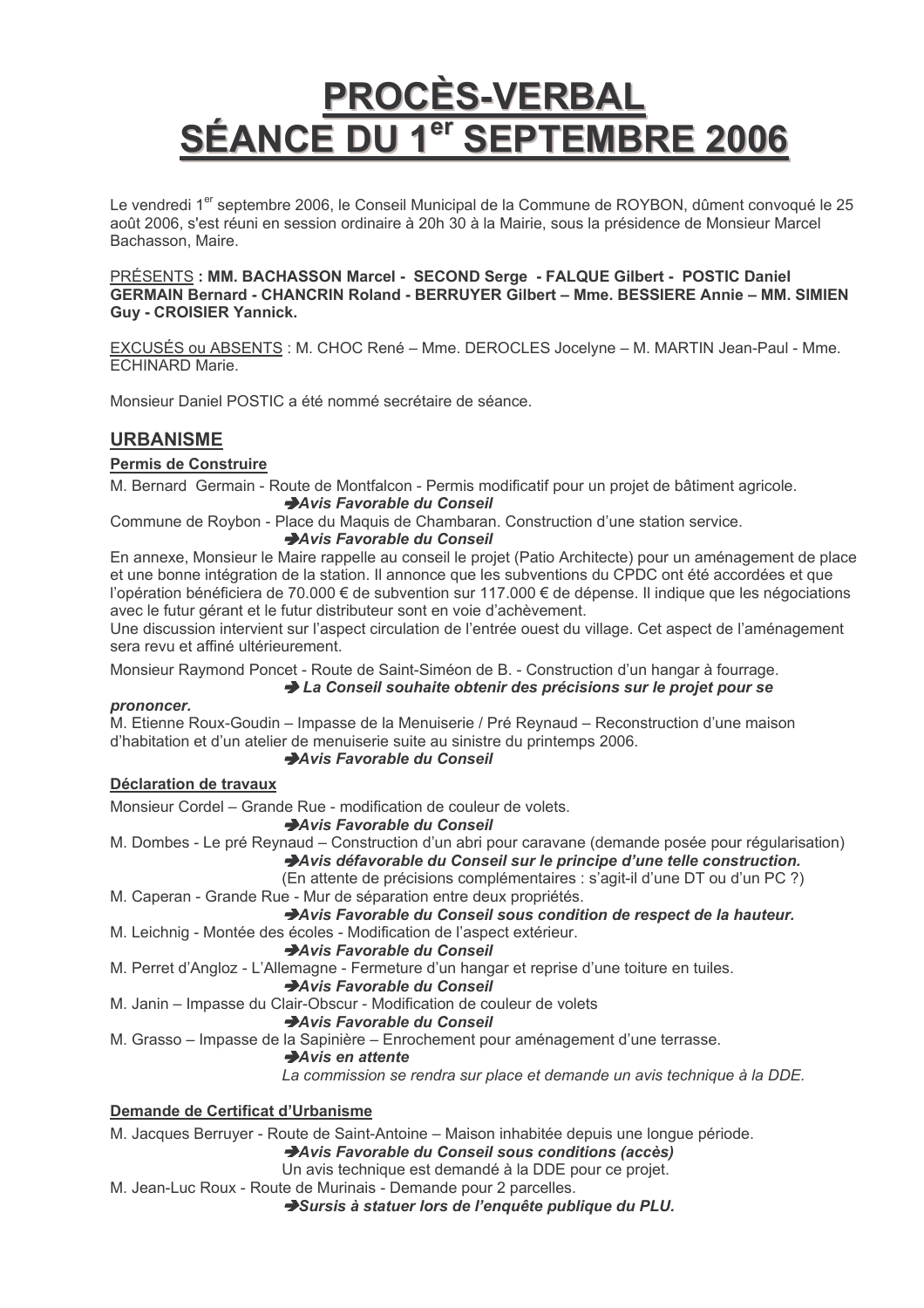## **PROJET ECOLE / CONFORTEMENT DES TALUS**

\* Monsieur le Maire expose au Conseil les solutions préconisées par le Bureau EGSol (Géologue) concernant le traitement des effondrements de talus sur le site du chantier du groupe scolaire. Le bureau d'étude propose un couchage supplémentaire des talus, leur drainage inférieur et supérieur et leur enrochement.

Monsieur le Maire précise que cette solution a été validée par Alpes-Etudes (maître d'ouvrage de la partie terrassement de l'opération) et le bureau Véritas (sécurité du chantier).

\* Le devis concernant cette mission complémentaire de terrassement/aménagement se porte à 100 000 €. La société EGSol demande en outre une mission complémentaire de 2 500 € pour surveillance de la réalisation des travaux et leur validation.

Monsieur le Maire rappelle les données financières du projet et expose que la Commune pourra faire face à ce surcoût.

- Des économies pourront être faites sur l'enlèvement des terres (dépôt sur le dessus des Baytières).
- Des économies pourront être faites sur les finitions de terrassements (végétalisation de  $\bullet$ certains petits talus au lieu d'enrochements initialement prévus par exemple)
- Des économies ont été réalisées sur les appels d'offres par rapport aux estimations.
- Des optimisations des différentes subventions depuis le début du projet ont été enregistrées (total de 1 035 000 € de subvention sur l'opération). Une subvention sera sollicitée sur une partie du supplément.

❖ Ces travaux de stabilisation de terrain pourront être réalisés mi-septembre et début octobre par l'entreprise Cheval dans le cadre d'un marché complémentaire.

❖ Monsieur le Maire propose donc au Conseil de se prononcer et de délibérer

Pour valider les solutions préconisées et autoriser le Maire à signer les marchés et documents concernant leur réalisation.

## Avis Favorable du Conseil

Pour valider la mission complémentaire à la société EGSol incluant notamment le suivi jusqu'à réalisation complète des travaux de stabilisation des talus. (L'assurance dommage ouvrage ne sera pas souscrite)

## Avis Favorable du Conseil

❖ Concernant les travaux de gros-œuvre, monsieur le Maire précise que la réalisation a débuté le 23 Août l'entreprise de maçonnerie ayant eu des problèmes d'approvisionnement en ferraille durant l'été.

## **PLAN LOCAL D'URBANISME**

\* Monsieur le Maire rend compte de la récente réunion avec le monde agricole visant à répondre aux craintes de celui-ci par rapport au classement de zones en Zones Naturelles ou en Zones Agricoles. Monsieur le Maire explique que la réunion a pu permettre une clarification mais précise qu'une note sera

envoyée à tous les exploitants agricoles pour les inviter à bien examiner le projet dans le cadre de l'enguête publique du P.L.U..

\* Concernant les ZNIEFF (Zones Naturelles d'Intérêt Ecologique, Faunistique et Floristique) la réunion a permis de rappeler qu'elles sont indépendantes de la préparation du PLU, que celui-ci, logiquement, ne fait que les prendre en compte et les intégrer et que dans l'immédiat, elles n'influent pas le mode d'exploitation des parcelles qui en font partie ou qui en sont proches.

❖ Pour terminer, monsieur le Maire rappelle que le PLU est maintenant validé par les administrations et partenaires pour être présenté à l'enquête publique.

## **DIVERS**

Base de Loisirs : Suite à des réflexions antérieures et suite à la dernière réunion de commission, un cahier des charges a été rédigé. Chaque conseiller est invité à le lire, à l'annoter et à le compléter. Il sera ensuite validé et donné comme base de travail à un cabinet d'étude qui sera consulté pour faire au Conseil des propositions techniquement réalisables.

-Déneigement : Suite au bon déroulement des opérations de déneigement de la saison passée, mais tenant compte qu'il n'y a pas eu de congère durant ladite saison, proposition est faite d'acheter une deuxième lame dans le but d'assurer un bon service du déneigement même s'il y avait des congères. Cette opération est proposée sous réserve que Bernard Ageron accepte l'équipement d'un second tracteur. Avis Favorable du Conseil

## - Modification des statuts de la CCPC : Accord de principe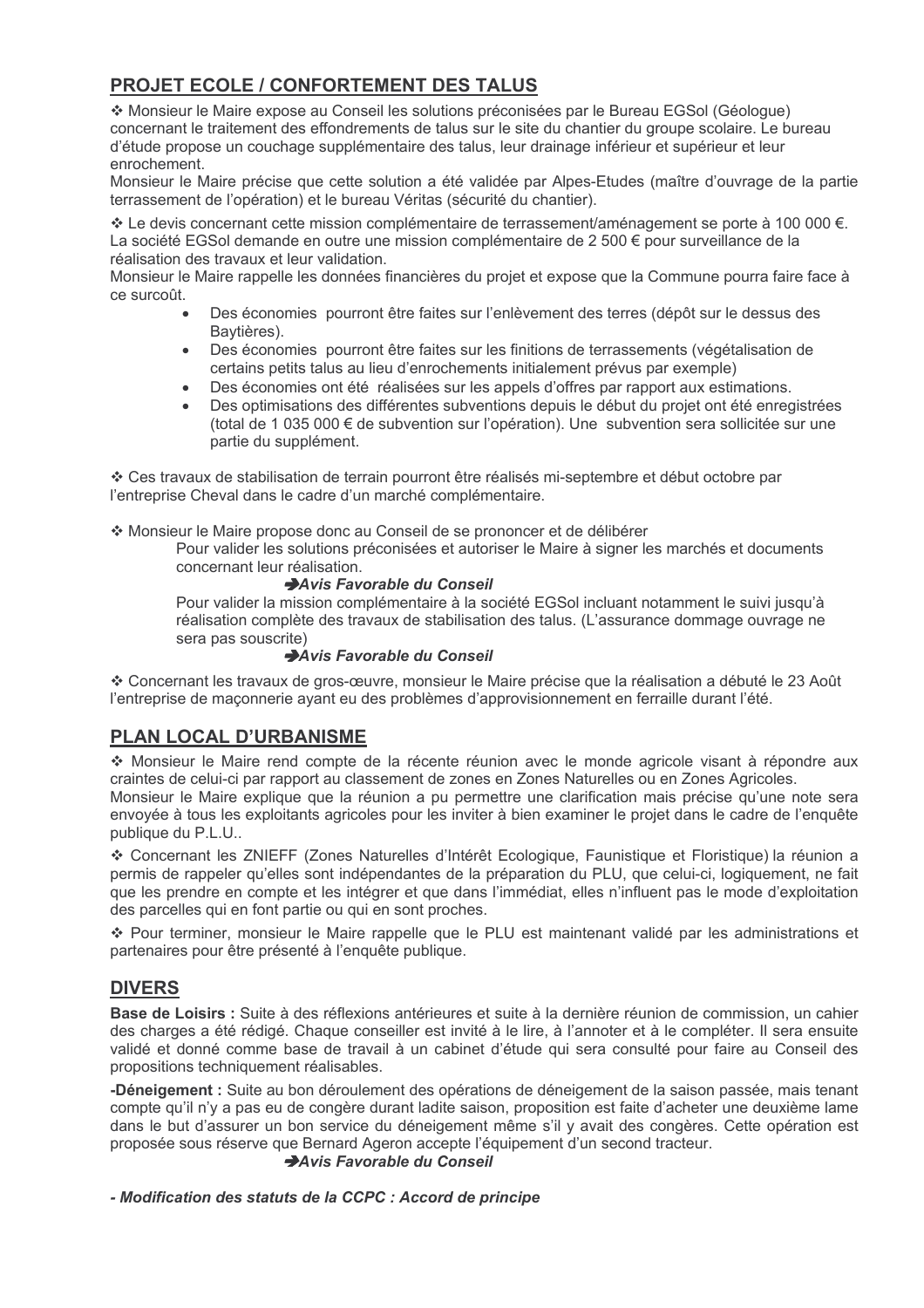-Portage de repas : Proposition est faite d'augmenter le tarif de portage des repas chez les personnes résidant hors commune. Le tarif passerait de 2,10 € à 2,30 €.

## Avis Favorable du Conseil

-Travaux sur Voirie : les travaux vont débuter début septembre. L'entreprise demande le fauchage des fossés et banquettes pour faciliter les opérations. Il conviendra de demander ce travail à Bernard Ageron dans le cadre d'un marché complémentaire.

-Désignation d'un délégué « Lecture Publique » : Monsieur le Maire explique au Conseil qu'il convient de désigner un déléqué pour le suivi du projet de mise en réseau des bibliothèques à l'échelon Bièvre-Valloire. Il propose la candidature de Monsieur Daniel Postic.

## Avis Favorable du Conseil

-Décoration d'équipements EDF. Monsieur le Maire expose une proposition pour la décoration en « Art'Graph » de transformateurs électriques dans le cadre d'un partenariat CCPC / EDF. Des équipes de jeunes décoreraient ces bâtiments sous la maîtrise d'œuvre de la CCPC. Un recensement des possibilités est en cours.

## Avis Favorable du Conseil

## **INFORMATIONS DIVERSES**

-Parking bibliothèque : le projet avance. Les études de sol sont réalisés et le devis de bornage a été demandé au géomètre. 10 places de parking seront créées. L'appel d'offre et la réalisation se feront à l'automne

-Lotissement la Merlière : le devis de bornage du dernier terrain de la Merlière a été demandé et permettra de mettre ce terrain à la vente.

- Lotissement la Sapinière : La SAFILAF est en liaison avec le notaire et prépare les aspects techniques de la rédaction du compromis de vente concernant la première tranche des terrains. La préfecture a transmis récemment l'arrêté autorisant la distraction de la surface boisée.

-Sécheresse : constat a été fait que les prairies avaient été atteintes. La zone Chambaran pourrait être retenue à hauteur de 35 à 40 % par les Services Départementaux.

-Garderie péri-scolaire : Monsieur Yannick Croisier expose au Conseil un bilan chiffré de la fréquentation sur ces trois dernières années scolaires.

561 heures enfant en 03/04 -- 824 heures enfant en 04/05 -- 1023 heures enfant en 05/06

La fréquentation est donc en hausse et le fonctionnement du service est jugé satisfaisant.

-Prise d'Armes : une Prise d'Armes de l'Ecole de Santé des Armées de Lyon aura lieu ce dimanche 3 septembre au stade.

#### - Le prochain Conseil aura lieu le 6 octobre.

## FETES DU CENTENAIRE DU MONUMENT SAINT-ROMME

Monsieur le Maire rend compte des préparatifs de cette journée. Une bonne participation des associations est à noter. Une soixantaine de bénévoles se sont déclarés. Les associations ont été également support d'achat de produits qui seront mis en vente : cartes postales, ballon, vins « cuvée spéciale », sweat-shirt.... Quatre formations musicales, un groupe de danses folkloriques, les enfants des écoles assureront le côté animation. Gabriel Bret proposera son exposition sur le monument et la statue.

De nombreuses personnalités sont attendues.

La commune supportera le buffet (prévision de 400 à 600 personnes).

Pour terminer, Monsieur le Maire invite les membres du Conseil à participer en grand nombre à cette journée.

#### Monsieur le Maire clôt la séance à 24h 00.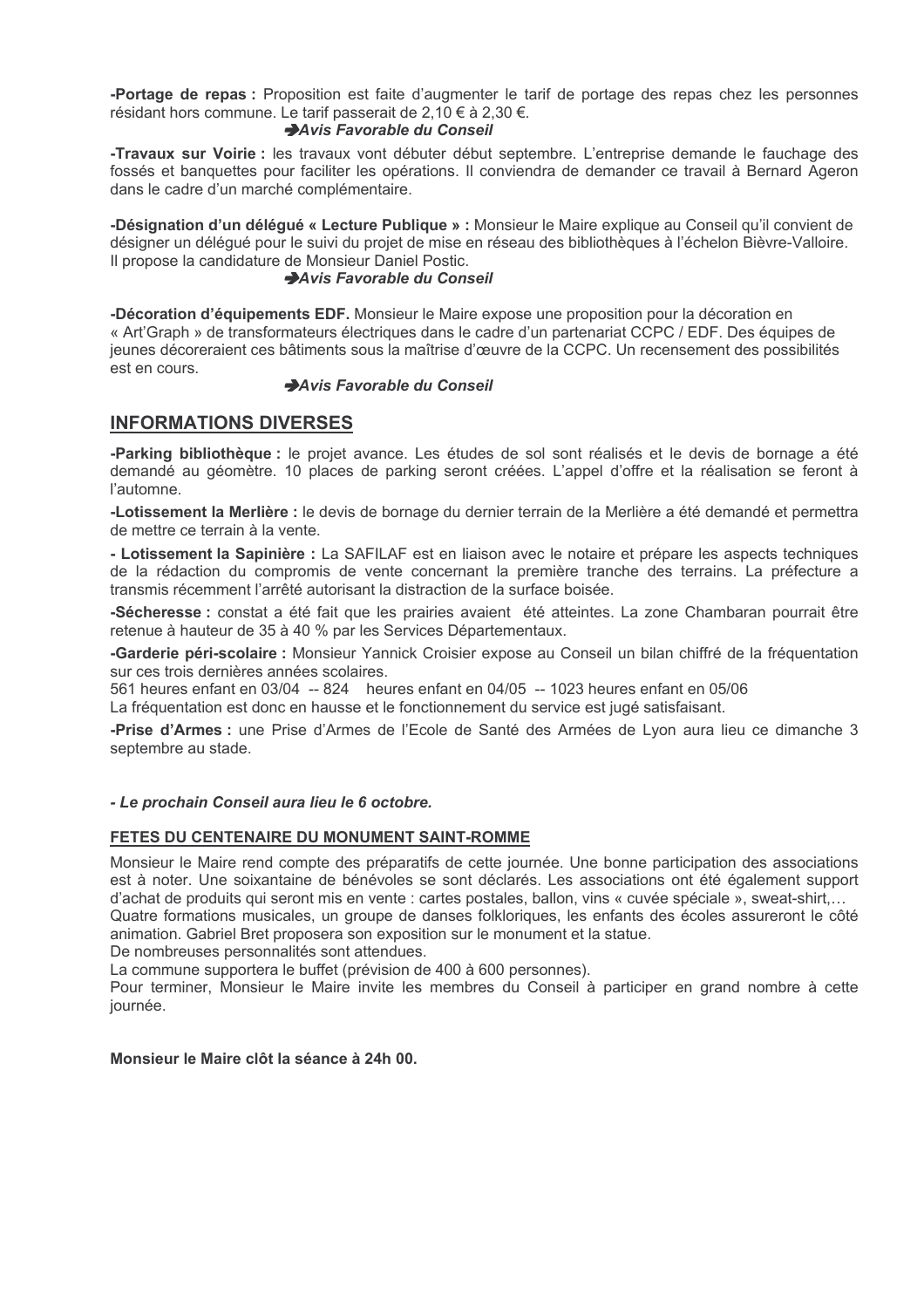## Tarif portage repas à domicile à partir du 1<sup>er</sup> novembre 2006

Monsieur Le Maire,

RAPPELLE au conseil Municipal que compte tenu de l'augmentation importante du prix du carburant, il conviendrait de réviser le tarif du portage des repas à domicile inchangé depuis le 1<sup>er</sup> avril 2005

**DEMANDE** l'avis du Conseil Municipal.

Le Conseil Municipal, après en avoir délibéré et à l'unanimité des membres présents,

DECIDE de porter, à compter du 1<sup>er</sup> novembre 2006, le service de portage des repas à domicile des communes extérieures à 2,30 € par jour (2.10 € en 2005).

#### demande de subvention pour acquisition d'une lame-étrave de déneigement

Compte tenu de la longueur de voirie importante de la commune de Roybon et du manque de matériel adapté Monsieur le Maire rappelle les difficultés d'assurer le déneigement dans de bonnes conditions.

Il propose d'acquérir avant l'hiver 2006/2007 une lame-étrave suivant devis présenté, d'un montant total de  $11690.00 \in H.T.$ 

Le Conseil Municipal après en avoir délibéré et à l'unanimité des membres présents

APPROUVE le projet présenté par Monsieur le Maire

SOLLICITE de Monsieur le Président du Conseil Général une subvention de 30 % compte tenu de l'indice de richesse de la Commune de ROYBON, au titre de « l'acquisition de matériel de déneigement ».

SOLLICITE l'autorisation d'acquérir ce matériel avant attribution de la subvention.